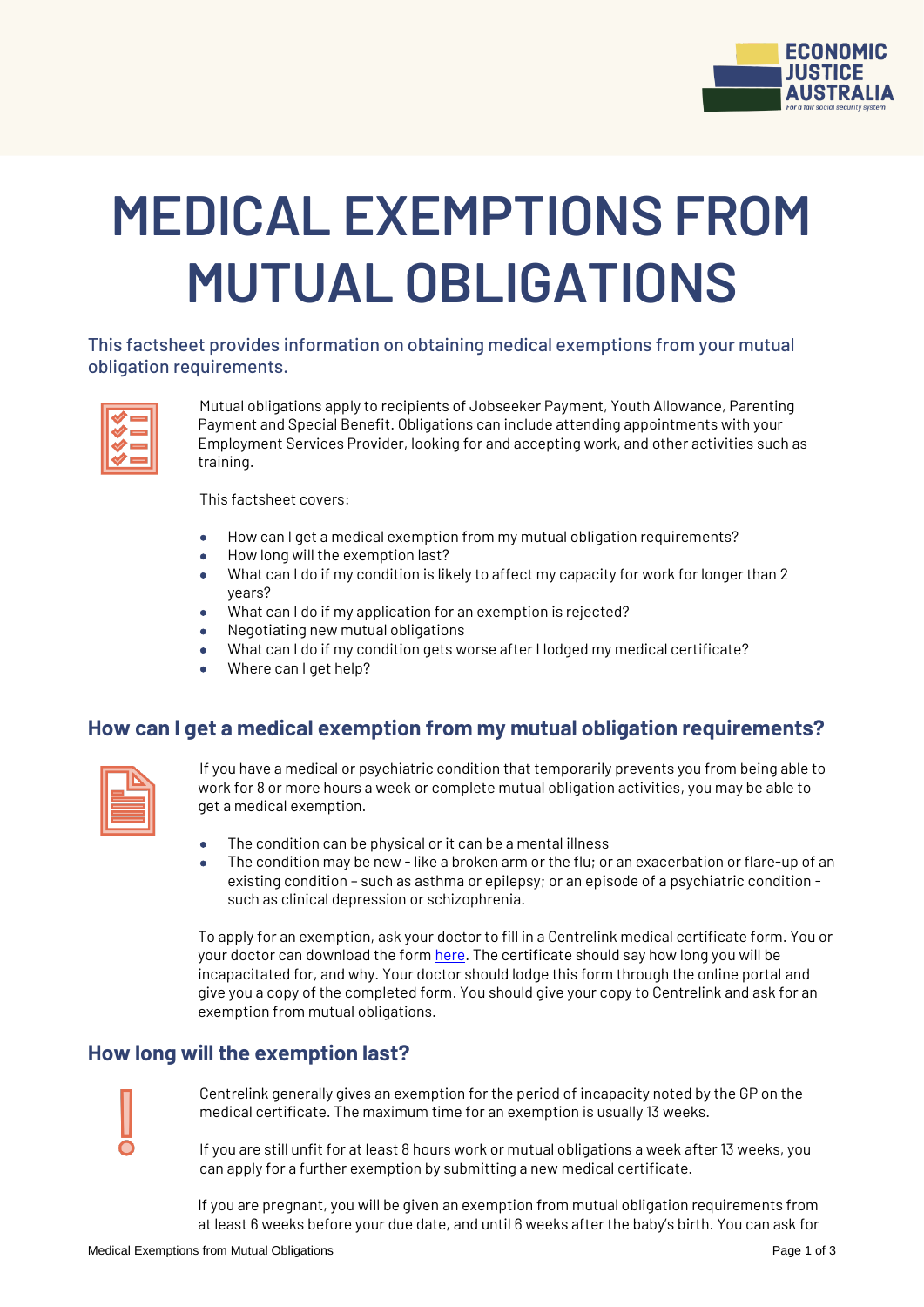

an exemption from earlier than this or for a longer period after the baby's birth, with a medical certificate.

If you have a serious medical or psychiatric condition, Centrelink may give you an exemption for longer than 13 weeks without requiring additional medical certificates. Serious conditions include:

- Cancer
- A severe stroke
- A brain injury
- Serious burns
- A serious physical injury requiring a long period of recovery
- Severe mental health conditions.

If you are given an exemption from mutual obligations, Centrelink may refer you for an assessment by your Employment Services Provider. This is to work out whether your ongoing mutual obligation requirements are still appropriate. Your mutual obligation requirements should take into account any medical conditions you have.

#### **Negotiating new mutual obligations**



If you do not have a medical certificate but you would like your medical or mental health condition, or disability, to be taken into account for your mutual obligation requirements, you can ask your employment services provider to revise your requirements.

If you have tried to re-negotiate your mutual obligations and you think that you have been treated unfairly, you can ask to change providers.

You can also contact the Department of Employment National Customer Service Line on 1800 805 260 to make a complaint about your provider.

## **What can I do if my condition is likely to affect my capacity for work for longer than 2 years?**



If your condition is likely to prevent you from working for more than 15 hours a week for at least 2 years, consider applying for Disability Support Pension (DSP). You can be paid JobSeeker Payment without mutual obligations while your DSP application is being assessed.

See ou[r factsheet](http://ejaustralia.org.au/wp/wp-content/uploads/2020/03/Disability-Support-Pension.pdf) on Disability Support Pension for more information on applying.

### **What can I do if my application for an exemption is rejected?**



If your application for an exemption from mutual obligations is rejected, you have the right to appeal this decision. See ou[r factsheet](https://www.ejaustralia.org.au/wp/self-help/) on Appealing to Centrelink for more information on this process. You should ask for a review by a Centrelink Authorised Review Officer ASAP. You need to ask for a review within 13 weeks of being notified about the decision to get any backpay.

It is a good idea to ask Centrelink why you were not given an exemption. If you can, ask your doctor to give you a brief letter to Centrelink clearing up any misunderstanding.

While you are waiting for the decision to be reviewed you may need to lodge another medical certificate covering the period after your previous certificate ended.